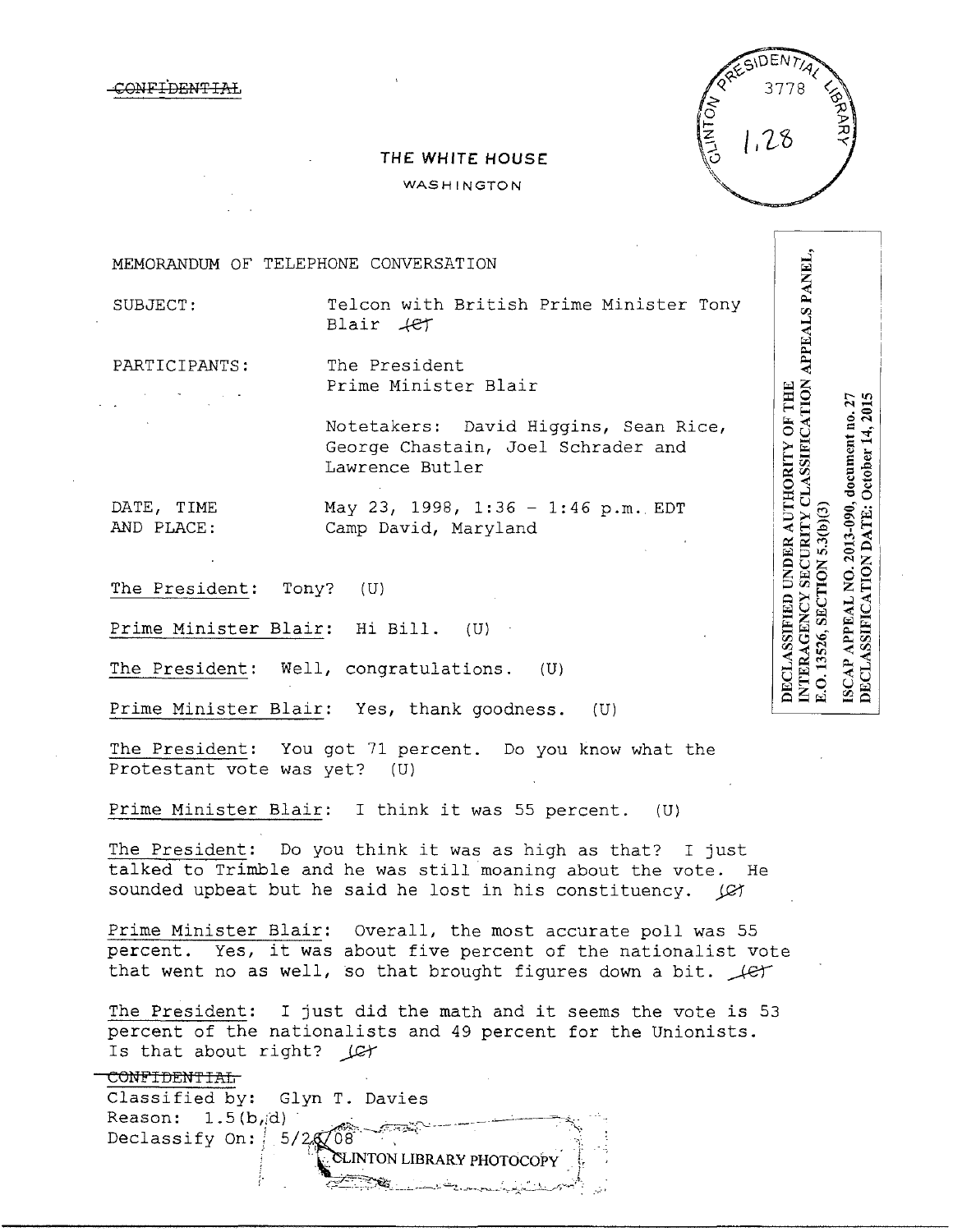Prime Minister Blair: Roughly, possibly a little higher on the Unionist side but they reckoned that probably about five or six percent of the non-Unionist voted "No" so that brought the figure down. Of the 28 or 29 percent, that will probably bring it down to about 24 percent or 23 percent. The Unionists voted "No" 23 percent, see what I mean? It probably means just the majority of the Unionists went with the resolution.  $\text{LET}$ 

The President: That is great though. God, it's great. I'm so happy. You must be ecstatic. You turned all those undecided voters  $-$  almost 100 percent.  $\mathcal{C}$ 

Prime Minister Blair: Again, a million thanks for what you did. It began with the interview on Sunday. From then on it began to turn. We were at one point considerably behind, although we were looking at under 60 percent. Jeffery Donaldson, who is a reasonable part of the no vote, is on TV now saying he wants to work with Trimble now.  $4e^{t}$ 

The President: I don't think Paisley can maintain the level of support. You are going to have a significant share of those people from the 25-30 percent who think the thing ought to be given a chance to go, and that will give you three out of four, or four out of five of the Unionist voters who want to see peace.  $+CT$ 

The process will play out -- but we ought to get Gerry and his crowd to do a thing or two to get this off on a good footing. He's going to be here on Thursday for reasons unrelated to me to make some speeches. But he always seems to pop into the White House. If you want to have your guys tell us in the next three. or four days what you want me to say I would appreciate it. *(-e}* 

Prime Minister Blair: Are you going to see him yourself? *J&T* 

The President: I don't know. I was just calling to congratulate a few of the guys and he told me about it. I have to check my schedule on whether I see him or not but we can always have the message delivered.  $\text{Ler}$ 

| Prime Minister Blair: |                                                                                                       |  |
|-----------------------|-------------------------------------------------------------------------------------------------------|--|
|                       | E.O. 13526, section $1.4(b)(d)$                                                                       |  |
|                       |                                                                                                       |  |
|                       | وأريب والمتحصص والمستحصر والمستحصلة المستقد المساعدة التحقيقيين<br>and the common state of the common |  |

INTON LIBRARY PHOTOCOPY ·~:~~~'.- :. ,\_,·-··'"'""'-··~.: .r-~,;~~=~·~.:~;..\_.:\_,.:\_J *,--.\_.:.1 ..* .,·•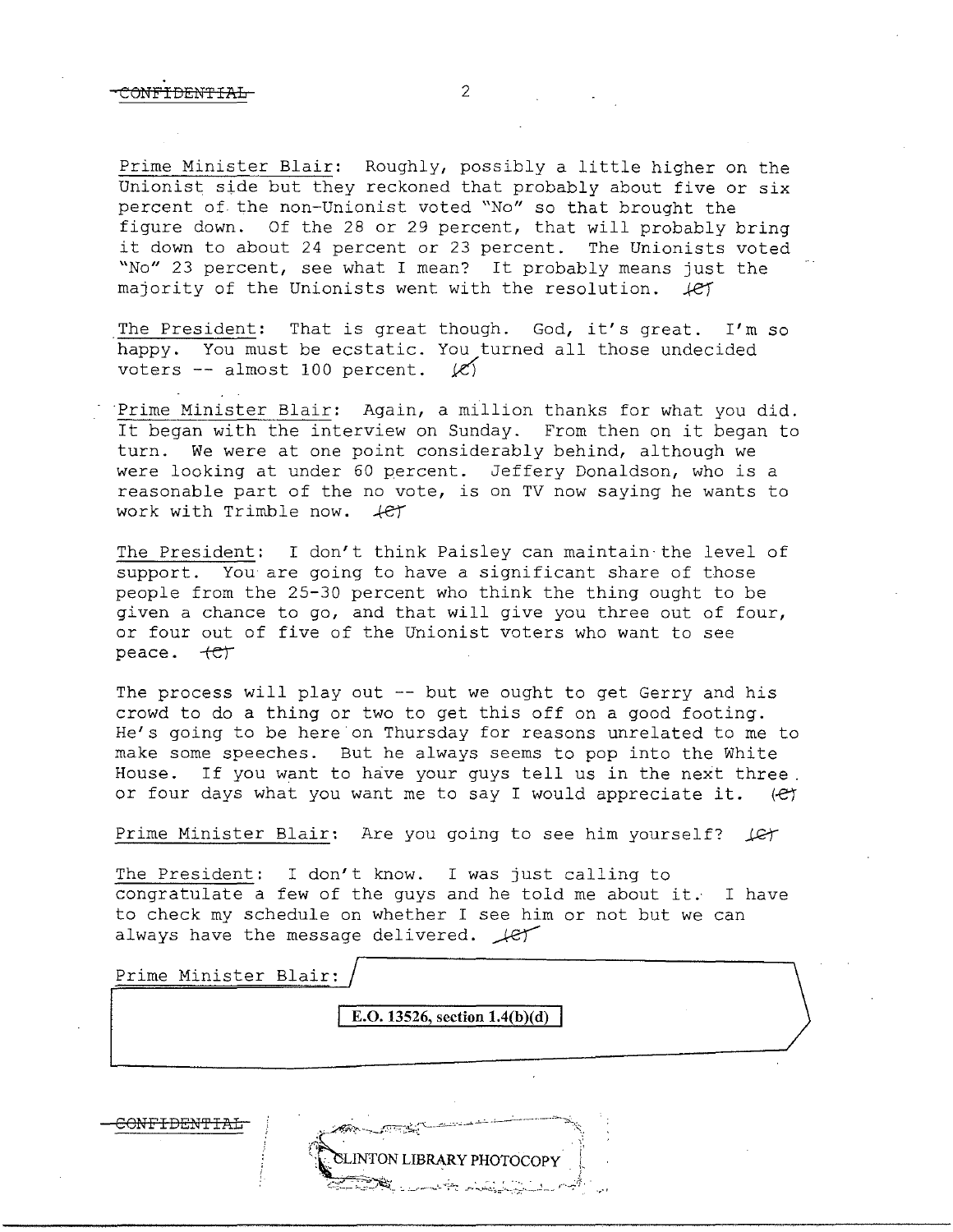CONFIDENTIAL 3

The President: He ought to chunk in some weapons pretty soon, shouldn't he?  $\text{Let }$ 

Prime Minister Blair:

E.O. 13526, section 1.4(b)(d)

The President: Yes, let me ask you something else. We had a group touring the United States and I met with them for 10-15 minutes. I am embarrassed that I can't remember their name - I think maybe it was Waves. It was a group who had relatives killed. I think it would help if the IRA indicated where the remains are -- without exposing them. Would that help? Is there some way to do that without exposing them to criminal liability? Let

Prime Minister Blair: Sure. (U)

The President: If by Wednesday somebody can call Sandy or Steinberg to let me know what kind of presentation I can make to them if they tell where remains are and that they would not be subject to criminal prosecution. That's a human touch that might have a big psychological impact -- differentiate them from the IRA.  $left$ 

Prime Minister Blair: E.O. 13526, section 1.4(b)(d) The President: I will get right on that. *Je'}*   $\sub{COMFIDENFTAH}$ **TON LIBRARY PHOTOCOPY**